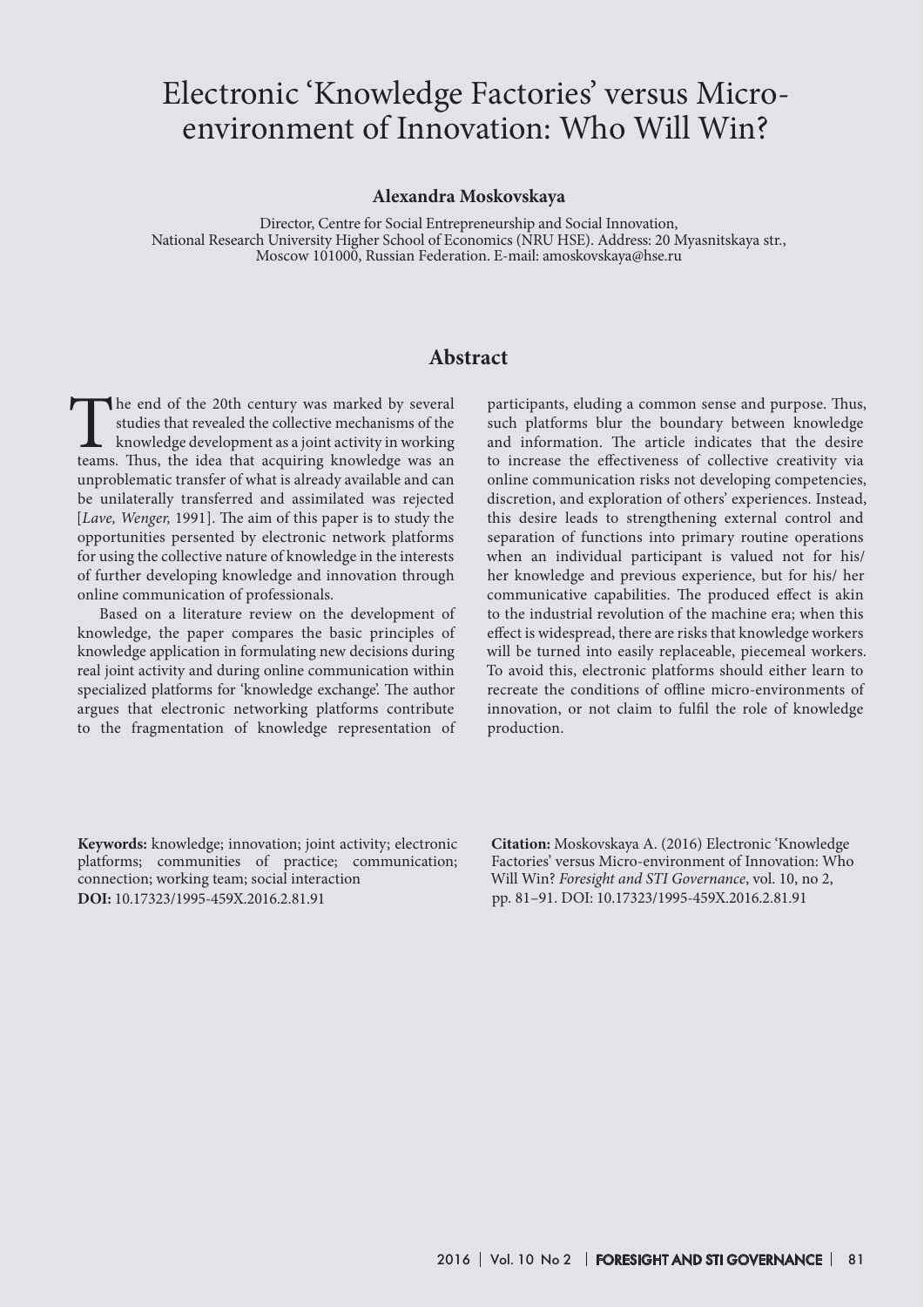### **Innovation as a Process of Social Interaction**

Researchers in the field of science and innovation have focused mainly on questions of science and technology policy for a long time, with social interaction in groups of workers being left 'on the back burner.' As a result, many scholars argue that innovations, as a joint activity, are something of a 'black box' [*Brown, Duguid,* 2001; *Howaldt, Schwartz,* 2010], and that 'after Schumpeter innovations were reduced to technical innovations' [*Howalt, Schwartz,* 2010; *Rammert*, 1997].

In many ways, the difficulties faced by innovation researchers can be explained by the lack of clarity surrounding knowledge, the latent nature of the collective mechanism for knowledge assimilation and development, and the close connection between innovation and the specific conditions in which it takes place. The situation is further complicated by the simplistic and rationalist identification of knowledge with academic books, guidelines, and data. The end of the 20th century was marked by a number of studies leading to a change in views on the collective nature of knowledge and its practical orientation. This was dubbed the 'practice turn' in social sciences [*Schatzki et al.*, 2001]. Theories such as Jean Lave and Etienne Wenger's 'communities of practice' [*Lave*, *Wenger*, 1991], actor-network theory [*Latour*, 2005] and organizational knowledge started to gain popularity. The notion of organizational knowledge was developed by Ikujiro Nonaka and Hirotaka Takeuchi based on their experience of Japanese corporations [*Nonaka, Takeuchi*, 1995]. Despite these differences of approach, the notion that knowledge development is an 'unproblematic process of transferring what is already available' – able to be unilaterally transferred from person to person and automatically assimilated – has been firmly refuted [*Lave, Wenger*, 1991]. Researchers have described this shift in social theory as a 'silent revolution' [*Gherardi, Nicolini,* 2000]. However, the spread of technologies allowing network-based electronic interaction between specialists, which has been recognized as giving fresh impetus to the development of collective knowledge, does not entirely justify these expectations and even at times leads to the results of previous studies on knowledge being rejected. The wide dispersion of participants, ease of initiating and ending virtual communications, textual form of expression, advantages of short communications and their dilution with hyperlinks and visual effects effectively promote the fragmentation of knowledge, the illusion of common sense, and the blurring of boundaries between knowledge and information. The question arises as to 'What can this lead to?' and 'How are we to overcome the 'growing pains' so that electronic knowledge development platforms can reproduce and increase the value of the social micro-environment of innovation?'

Many factors reflecting the social micro-environment of innovation can explain the development of collective knowledge theories in the 1990s. First, knowledge, its diffusion in a group and development within an individual can be latent [*Polanyi,* 1967; *Teece,* 1998; *Nonaka, Takeuchi,* 1995]. According to some empirical studies, knowledge is particularly important in the acquisition of new skills and development of innovations in organizations [*Nonaka, Takeuchi*, 1995].

Second, knowledge can be viewed as a 'dynamic human process of justifying personal belief toward the truth' [*Nonaka, Takeuchi,* 1995, p. 58]. This entails some effort on the part of the individual to set goals and engage in mental or real interaction with other people or the environment to guarantee the truth of a judgment. We can, therefore, view knowledge in a similar way to capital in Marx's theory as a selfexpanding value, to counterbalance information, which is inert in nature. However, justifying the truth of knowledge takes place in combination with 'social learning systems' [*Wenger*, 2000], which enables nonspecialist individuals in neighbouring fields to act in line with their achievements, thereby developing their knowledge as opposed to 're-inventing the wheel.'

Third, knowledge is 'situated,' that is, shaped by the empirical or experimental situation. Therefore, the notion of 'situated knowledge' or 'communities of practice' can be applied to any instance of knowledge development [*Lave, Wenger*, 1991; *Wenger*, 1998]. Regional innovation clusters have now exemplified the special conditionality of knowledge, particularly in relation to local or regional specifics [*Brown, Duguid,* 2000; *Porter*, 1998; *Batheld et al.*, 2004]. At the same time, the conditionality associated with a specific place is a special case of the properties and specificity of knowledge.

Fourth, knowledge is collective. According to J. Lave and E. Wenger, any assimilation and development of knowledge can be viewed as a joint activity between the initiator and more experienced specialists in the corresponding field. This applies equally to physical and intellectual activity, including science [*Brown, Duguid*, 2001; *Ryle*, 1949]. J. Lave and E. Wenger provided the simplest outline of the bilateral knowledge assimilation process – the newcomer is an active party in this process and therefore, the knowledge of all participants is refined and reformulated.<sup>1</sup>

<sup>&</sup>lt;sup>1</sup> At the same time, viewing knowledge from the position of group dynamics is important not only in sociology, but also in science, technology and innovation research, where the static approach is extremely widespread. For example, it can be seen through the undervaluation of the innovative potential of technological borrowing in developing countries. In this case, the fact that assimilation of any new technology assumes a simultaneous assimilation of knowledge and a change in the system within which the new technology is integrated is ignored.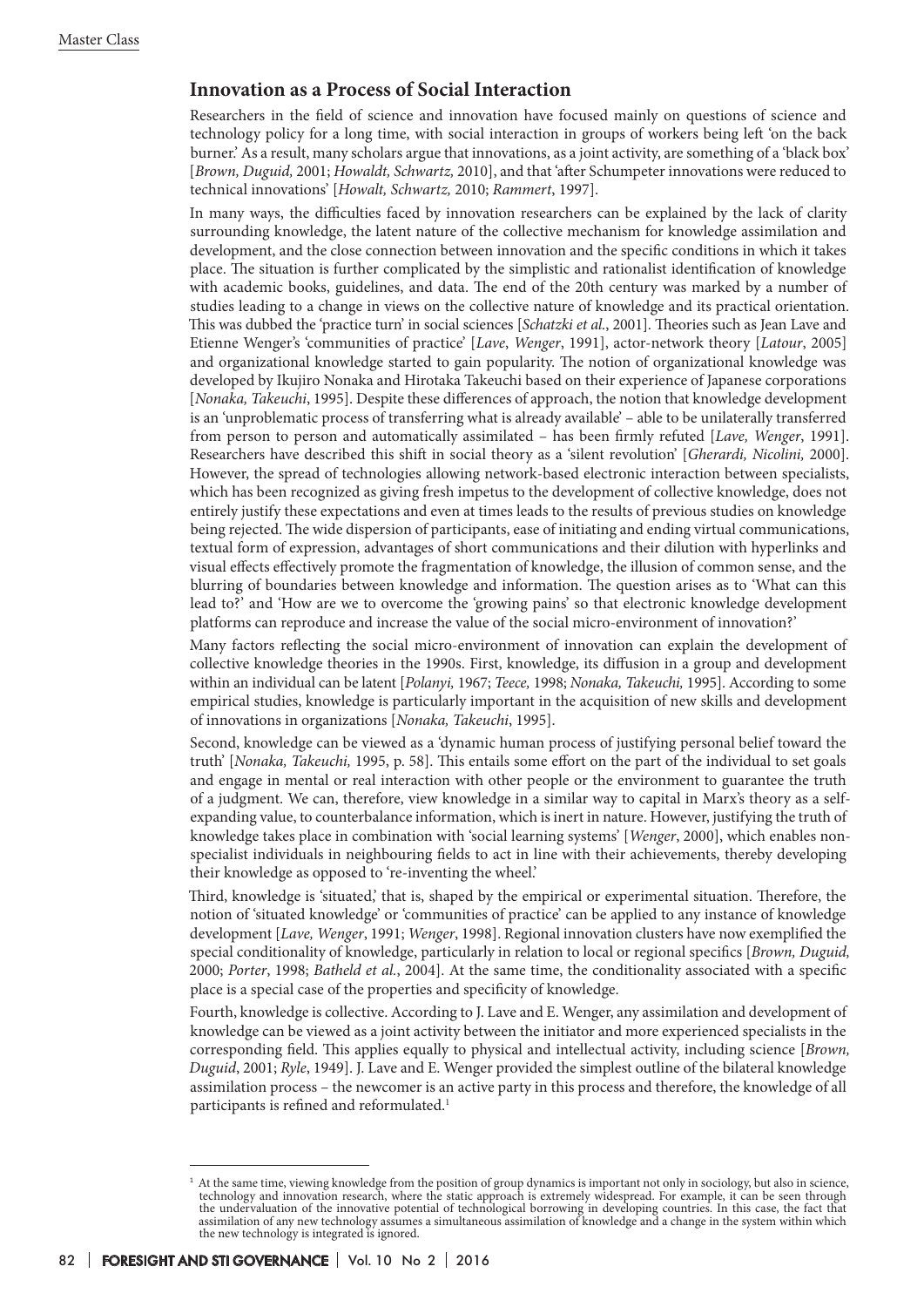Fifth, the collective nature of knowledge assumes 'engaged participation' rather than individuals with appropriate experience or general specialization [*Lave, Wenger*, 1991]. For there to be insight, participants need to be involved in solving a problem collaboratively [*Brown, Duguid,* 2001; *von Hippel*, 2009]. This is different to specific social connectedness (fleeting or more stable – which depends on the problemsolving conditions), which can be likened to an electrical circuit in physics, or to special attachment in social science. In fact, researchers use a different metaphor – 'prudent' or 'mindful participation', which combines joint efforts and a common focus on searching for solutions [*Hargadon, Bechky,* 2006].2

# **The Micro-Process of Knowledge Creation: The Story of Machinery Repairs**

To illustrate this position, we will use the example described by Julian Orr [*Orr*, 1990] and analysed by John Brown and Paul Duguid [*Brown, Duguid*, 1991]. If there is an unexpected breakdown in an important piece of equipment, a worker will turn to a technical repairs specialist to repair it. The specialist does not have a ready-made solution; the solution emerges as a result of the interaction consisting primarily of an exchange of 'stories' of similar repairs and solutions in the past [*Brown, Duguid*, 1991; *Orr*, 1990].

The interaction between two workers with differing experience, one of whom cannot solve a new problem independently or is not aware of their problem-solving aptitude, can arguably be viewed as the unit or 'cell' of knowledge development. In this example, knowledge development and problem-solving actually emerges from dialogue between two people, which is comparable with the situation of professional communications on an electronic network<sup>3</sup>. How does this take place?

Narratives – the stories told by participants – occupy a central position in the dialogue. They serve as both a graphic and verbal form of making sense of the situation. At first glance, these are discrete examples from the past, but they are 'flexible universals', allowing a certain common sequence to be formulated from the components of the stories. Storytelling is simpler than looking at the situation analytically; but, of course, for this you would need to select an approach and the cause of the fault is unclear to the participants. In addition, a narrative provides holistic 'pieces' of experience which are richer than any analytical 'fallout' could be, as a narrative is inscribed with subconscious elements of latent knowledge. The process of searching for a solution is akin to Freud's theory, where recalling past episodes and identifying hidden connections under the guidance of a psychoanalyst will reveal a patient's unconscious [*Freud*, 1920]. Similarly, in our example, by using imagination and latent knowledge of the two participants, stories of past breakdowns and repairs are 'patched together' into a new solution.

In theory, each participant could recall stories independently as a means to bring latent knowledge to bear on a new situation. But interaction speeds up the search for a solution. Contact with an experienced colleague:

- • causes a partial *verbalization of the latent knowledge* held by each participant through narration;
- expands the variety of examples subtly *linked* to the current breakdown;<sup>4</sup>
- increases the intensity and emotional impact of memories;
- • ensures the *continuity* of memories through mutual additions to the narrative and *gap-filling* in each other's experience.

An important condition of productive interaction between previously unacquainted workers with different specialisms is *a separate general sense* of what is going on (each participant has their own experience of repairing machinery breakdowns, which frame the scope of their interaction). Even less competent repair workers have their own unique experience, which allows for mutual understanding and dialogue. This would not have been the case in the other example presented by Orr, where the technician was the only professional among unskilled onlookers [*Orr*, 1998]. According to Orr the specialist's understanding of repairs is 'tacit,' since he is working alone. When a sociologist, as an uninformed outsider, asks the specialist questions, the responses will seem awkward. The technician would be forced to choose words which characterize his knowledge as 'tacit understanding.' The existence of a boundary object combining the experience of two participants, rather than the actual presence of people engaged in the work of the machinery, serves as the necessary precondition for joint progress towards a new solution [*Tsoukas*, 2009; *Bruni et al.*, 2007; *Bechky*, 2003].

<sup>2</sup> Failure to comprehend the importance of connection in this context can lead to misinterpretation and misidentification of communities of practice from the presence of group attachment, personal relationships, etc. to the point of resembling a<br>community [Lindqvist, 2005]. The gap between newcomers and experienced practitioners is perceived of the community [*Handley et al.,* 2006]. A group of innovators is a social group, but the relations between members are not the result of a community of self-identification and personal relations, but rather a common cause and joint knowledge.

<sup>3</sup> The ethnographic work of J. Orr and his best known book 'Talking About Machines' [*Orr*, 1996] highlights the importance of talking about work to develop knowledge. The forms these conversations take is the subject of this paragraph.

<sup>4</sup> The first two features tie in with I. Nonaka and H. Takeuchi's processes of knowledge 'externalization' (moving from tacit to explicit knowledge) and knowledge 'socialization' (moving from the tacit knowledge of one person to the tacit knowledge of another) [*Nonaka, Takeuchi*, 1995].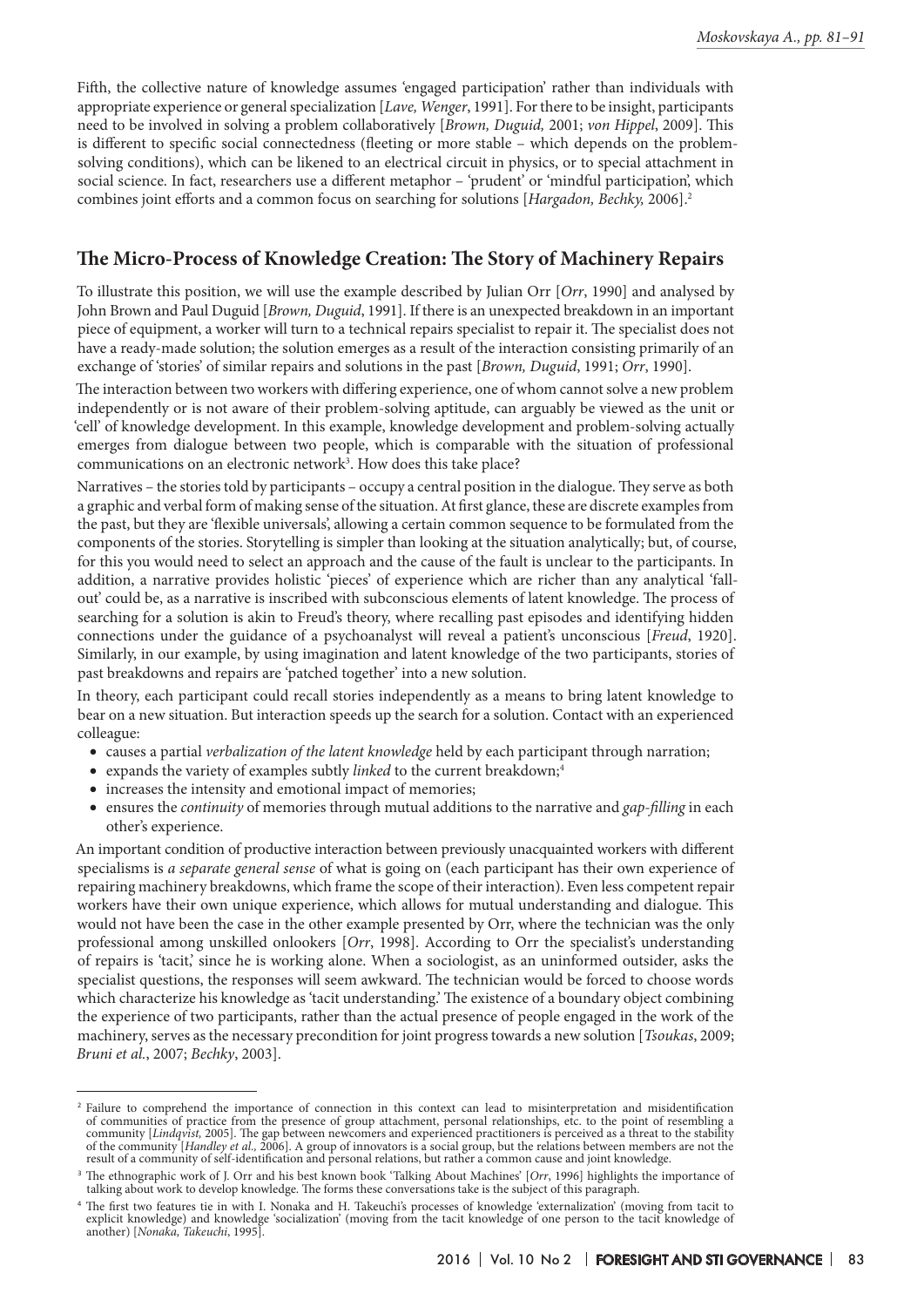# **Networked Electronic Mediation for Knowledge Development**

We will now turn to the current situation of electronic professional networks. Numerous justifications in social sciences as well as in innovation research have recognized the collective nature of knowledge and innovation.5 In contrast, the value of collective interaction to develop knowledge and innovation in collaboration involving information and communication technologies (ICT) is almost undisputed. This is due to the aforementioned 20th century studies and, in part, the visible presence of multiple people on a single platform serving as documented proof of communications: blogs, chats, photographs, links, visitor statistics, 'friends' lists, 'followers', and page visitors. Such platforms are often larger than many conferences in terms of participant and contact numbers; further, the textual form of communications makes it possible to document the contribution of each participant.

In this respect, can we speak of a new stage in the successful assimilation of knowledge resources and the acceleration of innovation? To answer this, we need to understand what happens during professional dialogues using electronic resources and then compare the results with observations regarding face-toface interaction.

Recent literature abounds in materials on virtual 'knowledge exchange and sharing' platforms. But the blemishes and failures can be explained by the fact that this experience is new, carrying natural defects in design or formulation of tasks by customers.

In discussions of the workings of electronic platforms, several key subjects tend to be examined:

- the creation of professional or thematic platforms bringing together professionals with a particular profile irrespective of their affiliation with organizations [*Pan et al.,* 2015; *de Kraker et al.,* 2013; *Phang et al.,* 2009; *Chen,* 2007; *Chiu et al.,* 2006];
- the use of corporate electronic resources for professional exchange between employees of a company [*Murphy, Salomon,* 2013; *Salminen-Karlsson,* 2014; *Gray et al.,* 2011, *Tiwana, Bush,* 2005];
- the use of social media for 'open user-driven innovation,' where non-professional consumers play a role in the development of new products initiated by companies [*Mount, Martinez,* 2014; *Füller et al.,* 2014; *Martinez-Torres,* 2014].

The variety of subjects partly reflects the myriad uses of electronic platforms. Thematic platforms are geared towards the integration of professionals and are almost closer to the idea of developing professional knowledge in and of itself. This mainly applies to corporate platforms, especially, in the way they are tied to the working conditions of a specific organization and the continuity of working processes in real life. Ultimately, the advantage of open innovation platforms is that innovation based on the contributions of users is both the primary aim and end result; and where there is innovation, there is knowledge development. We will now look at each variant in more detail.

#### **Thematic Platforms**

These platforms bring together professionals with a particular profile or specialty who are not connected through an organization. The literature identifies several common traits of these platforms.

First, platforms are categorized in terms of satisfying an individual's need for knowledge and their willingness to share this knowledge. The situation is often described as being similar to market supply and demand: at one end, there are individual demands for certain knowledge, and at the other, there are those who have the corresponding knowledge and are willing to share it. To describe this situation, we use terms characteristic of commodity markets, where the platform stands in place of the circulation of money. The most common word combinations are knowledge exchange, knowledge sharing, knowledge transfer, knowledge flows, knowledge providers, and knowledge contribution. Researchers see the task of developers as balancing these opposing movements: between knowledge seeking and knowledge contribution, knowledge demand and knowledge supply, knowledge sharing and knowledge seeking behaviour.

To establish a social quasi-market for knowledge, where everyone offers what they have and takes what they need, we need a larger number of participants on board and arrive at a platform of competent specialists. The development of knowledge management systems is considered essential to this process as they allow knowledge to be collected, accumulated and exchanged [*Pan et al.*, 2015].

There is a general consensus that for electronic knowledge exchange platforms to work successfully, we need to encourage the space for inquiries and opinions on such platforms. This confirms the fact that an electronic platform is not always used to develop knowledge or obtain information on a specific topic, even when the platform is thematic and the participants belong to a particular professional group. We

<sup>5</sup> Innovation studies tend to study social process through the prism of the technical characteristics of the social capital.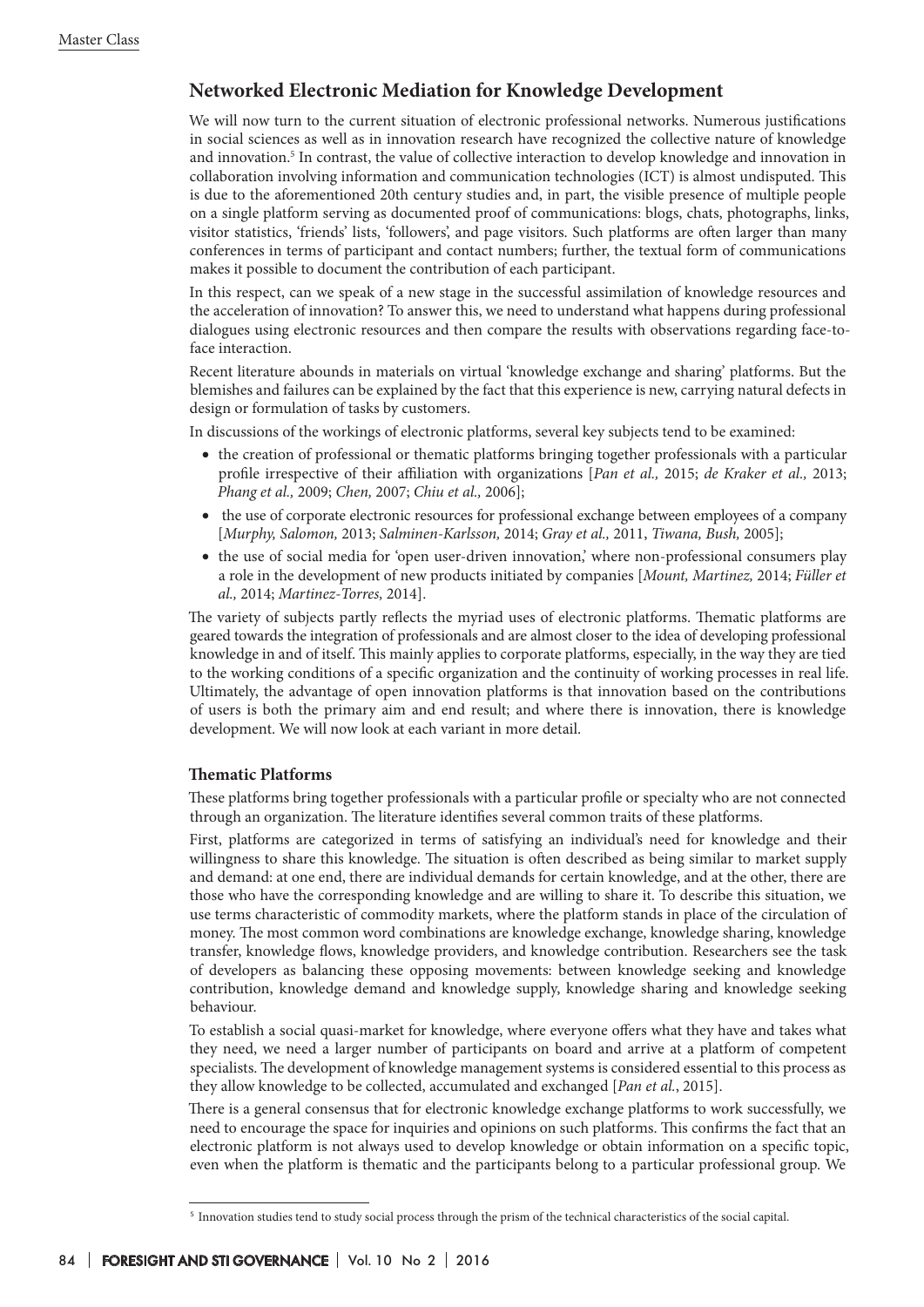also need external controls to check the match between inquiries received on the platform and industry specialization. It may have a content structure and team of experts and moderators who encourage creative content and reject irrelevant themes [*Pan et al.*, 2015].

As early as the late 1990s it was noted that searching for information is not the only or primary aim of participants in networked communities. Living in an information environment has become the natural form of passing time for people today. The literature uses various metaphors for this: 'information neighbourhood' [*Savolainen*, 1995; *Burnett*, 2000] and 'berrypicking' [*Bates*, 1989]. As a form of life and leisure, such activities can hardly be considered work or creative and have little in common with consulting a reference book. Characteristic forms of such activities include neutral behaviour (exchanging compliments and gossip), playful behaviour (jokes, word games) and emotional support. In turn, the search for information can also take on various forms: posting announcements, information inquiries, requests for business consultations, and work by managed project groups [*Burnett*, 2000].

The fact that the closest interaction in 'virtual communities of practice' is in pairs, where participants maintain each other's attention on common tasks, attracts particular attention. Moreover, the connection is stronger when the virtual communication is reinforced with contact in real life [*Pan et al.*, 2015], which points to the limitations of online communications. The capabilities of video links do not disprove this observation, but also serve as a necessary stand-in for face-to-face communication. Even group video links between working groups are mostly based on dialogues between two participants [*Salminen-Karlsson*, 2014].

According to developers of professional logistics networks [*Pan et al.*, 2015], giving an electronic platform all the properties of a social network (the ability to manage profiles and lists of friends, which is absent in forums) forms 'transactive memory' and social capital in participants [*Pan et al.*, 2015]. However, accumulating social capital is not the same as knowledge development. Some might point to the case of new virtual acquaintances whom we consult for information, help or even invite to solve a creative task, but this only implies that the main interaction does not take place on the platform. This is in fact more an example of service functions such as posting announcements and information inquiries. With a large number of participants, we can add candidate screening to this list, when searching for partners or consumers for offered services. In this way, new ideas can be tested, although this would primarily involve first impression assessments. More thorough testing and especially joint development of ideas through electronic discussions is unlikely due to the inability to check mutual engagement, participant competence, and a number of other conditions that will be examined in the following section.

#### **Corporate Platforms**

The natural precondition for the creation of corporate electronic platforms is a common subject-matter and common interests among the participants. Theoretically, it could provide the foundation for greater integration between participants than in thematic platforms, where contributors have no organizational ties to one another. Some of the most successful examples explored in the literature come from major corporations: Lockheеd Martin (an aerospace company) and Pfizer (a pharmaceutical company) [*Murphy, Salomon*, 2013]. In the first case, platforms were developed in a top-down manner, and in the second, from the bottom-up. Researchers agree that both cases have recorded positive results from developing tools to externalize tacit knowledge. To achieve these results, an internal social network was set up that allowed specialized blogs, organized thematic discussions, and e-broadcasting. In addition, there was also the opportunity to directly share tacit knowledge through joint use of electronic bookmarks and collaborative development of specialized wiktionaries [*Murphy, Salomon*, 2013].

In both cases, the successes are linked to the fairly complex design of the platform. At Lockheed Martin, the platform was initially developed to solve corporate problems, and some of the internal platforms had access restrictions and anonymity was forbidden. The task was to overcome the problem of probable loss of knowledge once the groups of specialists working in geographically disconnected subdivisions retired. The inability to form such an archive would cause the company to lose all the experience it had accumulated over the years [*Murphy, Salomon,* 2013].

In turn, Pfizer solved the problem from the bottom-up: its platform was developed in several stages, implementing changes to its design and technical characteristics. Thus, the company gradually struck a balance between its staff's demand to share and integrate experience, and the managers' interest in improving worker and customer loyalty. Eventually, some of the content was made accessible to external participants. An 'exo-environment' was set up between company employees and stakeholders upholding professional concern for clients that increased client confidence. Thus, employees' knowledge development was tied in with stakeholder management.

These examples open up a new chapter in marketing, personnel management, and the strategic development of business organization as a whole. The experience of platforms can also be used at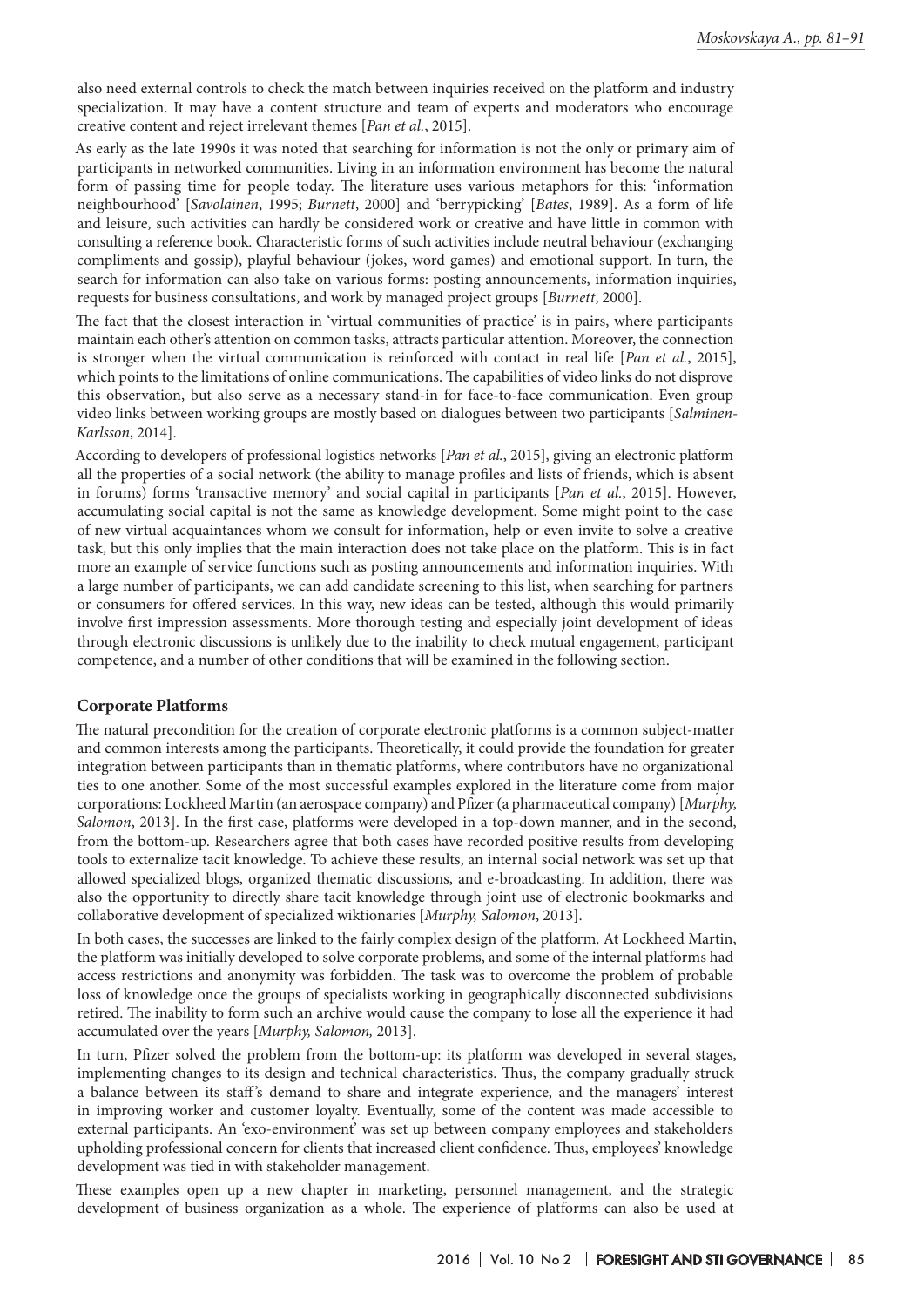multi-national corporations to uphold common standards and working conditions in divisions located in different regions, particularly when businesses are based in countries with a different work and management culture.

At the same time, even these examples of best corporate practices raise a number of questions from the perspective of direct contribution to knowledge development. It is well-known that pricing specialists have turned to electronic platforms and have started to write blogs. However, what remains unclear is what knowledge has been exchanged, by whom, and how it has been learned. The corporate platforms themselves are innovations undoubtedly, but these innovations fall more within the realm of management than employees' knowledge development. The development of corporate wiktionaries does not appear to be a significant innovative contribution to employees' knowledge development at a micro-level. We can however be more certain of the increased level of awareness of the workings of different divisions or employees. At the same time, other researchers have shown that indirect contact and spatial dispersion between participants complicates active professional collaboration, even if the latter is a requirement of the work process [*Salminen-Karlsson*, 2014; *Batheld et al.*, 2004].

These examples suggest that mutual motivation on the part of workers to participate in professional exchanges of experience is important for corporate and non-corporate platforms in equal measure. However, companies have their own problems that need to be solved before the problem of employees' knowledge development is raised. If a company does not recognize the interests of its employees and underestimates the potential commonality between those interests in real life, developing platforms as a means to exchange experience and enhance communication between personnel can prove futile [*Venters, Wood*, 2007]. In addition, companies are interested in staff integration only to the extent that it satisfies their economic interests. They have little motivation to encourage the integration of employees and their knowledge, since this may pose a threat to the degree of control it has over both staff and knowledge [*Burton-Jones*, 2014; *Zuboff*, 1988]. In this regard, some researchers believe that diffusing the discourse of knowledge development can help to intensify the impact of managers and extract knowledge from employees 'carrying' the knowledge [*Adelstein*, 2007]. In view of these reservations, corporate electronic platforms can be a double-edged sword in knowledge management and, depending on the management's aims, be used to integrate and disintegrate workers' knowledge.

#### **Platforms for Open User-Driven Innovations**

Compared with the forms of electronic platform examined above, the workings of platforms for open innovations developed by users are more coherent, focusing on one subject and emphasizing effectiveness in terms of the platform's contribution to innovation. As opposed to abstract 'knowledge exchange,' innovation is the end goal and finite result of platform participants in the form of a developed product. Thus, researchers describe the interaction among participants in user-driven innovation as a 'powerful source of knowledge', 'knowledge synergy', 'crowd collaboration', 'collective intelligence' [*Mount, Martinez*, 2014] and 'aggregate knowledge' [*Füller et al.,* 2014]. At the same time, the recent experience of collective product development shows that it can be a vulnerable pursuit, unlike the collaboration of specialists both in real life and online.

Above all else, it is important to note that the participants involved in the collaboration are not professionals. Therefore, the effectiveness of user-driven innovations is highly dependent on the number of participants, the representativeness of the target groups of consumers, and their level of activity. The 'collective intelligence' of user-driven innovations is in a certain sense opposed to the professional approach. An individual's contribution has little value, and in fact is an example of 'e-tribalism' [*Kozinets*, 1999]. According to this view, the functional roles of participants increase: with 'tourists', 'socialites' or 'followers'; 'newcomers' – 'denizens' – 'elders'; 'lurkers', 'opponents', and 'developers'. [*Füller et al.,* 2014; *Kim,* 2000; *Kozinets,* 1999].

Another difference is that means of communication are the main attraction of consumer electronic platforms. 'Creativity' as such is demanded of some 'developers,' while the task of the end-user is simply to be a member of the group, to review, support or choose from different variants. The differentiation in functional roles muddies the picture somewhat, but the demands of the platform are not fundamentally different. Other studies on the workings of innovative teams using electronic resources also point to the higher importance of communication skills and greater number of contacts compared to the qualitative characteristics of partners [*Gloor et al.*, 2008].

Yet there are serious doubts as to whether such platforms increase the knowledge of participants since each participant is only a 'cog' in the collective process, and the end result is estranged from the participant in the same way as it is in one of Marx's capitalist factories. But the point is not whether this activity is without remuneration, but rather that each participant performs elementary actions that requires neither professional experience nor great intellectual effort, which is extremely removed from the vision of the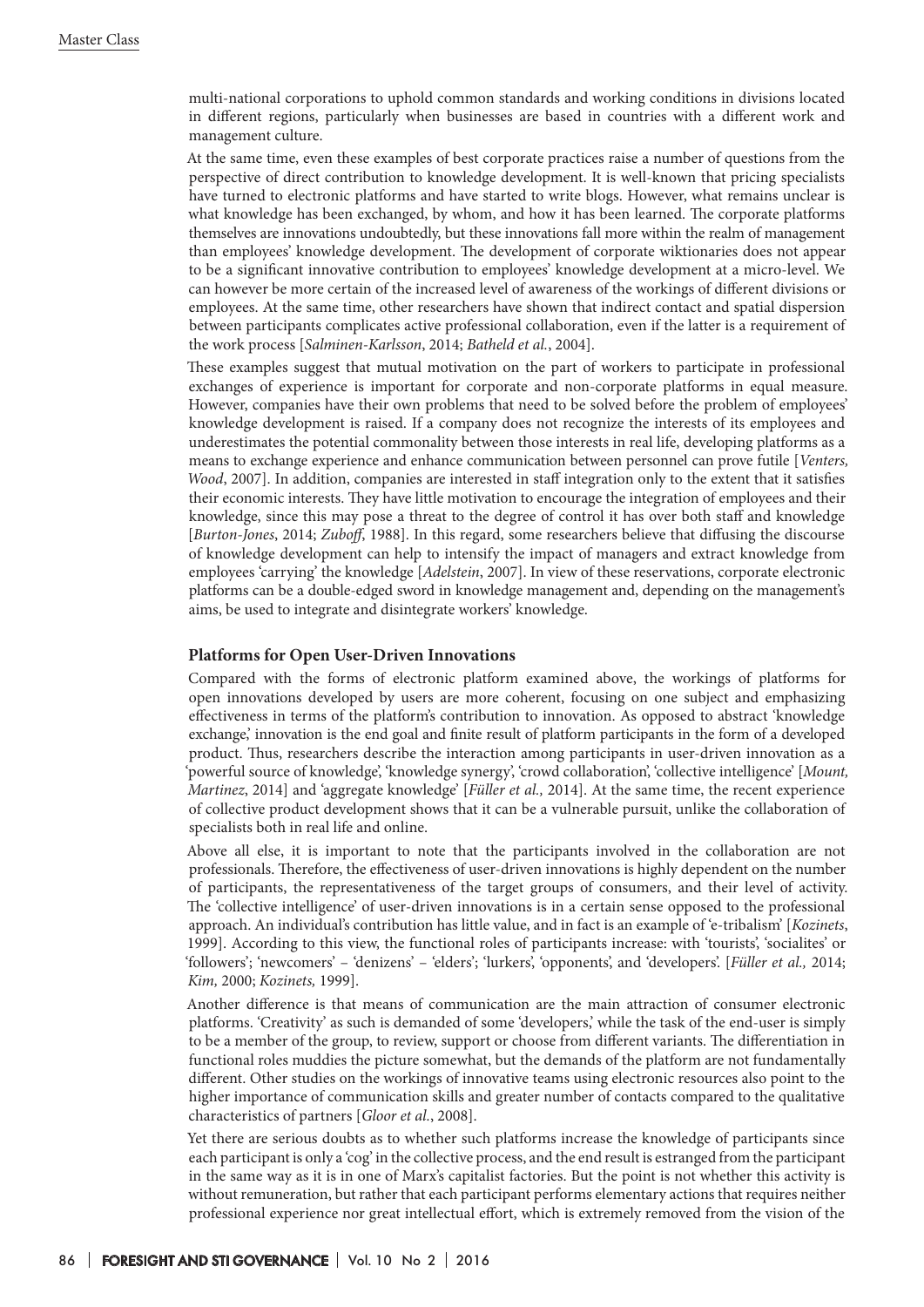overall development process for a new product. Therefore, we can hardly expect any qualitative increase in a participant's knowledge.<sup>6</sup> The increase in knowledge and the resulting innovation, as in the case with electronic corporate platforms, are in fact the management's: the management's knowledge and innovation [*Paton*, 2012]. Even an ardent propagandist of crowdsourcing such as Jeff Howe recognizes that given the poor ability of a 'crowd' to organize itself and apply its energy, knowledge, or economic resources, in user-driven innovations it is only effective if it is managed from the outside, as a crowd is unable to organize itself in crowdsourcing [*Howe*, 2008].

This does not reduce the value of user-driven innovation in any way. On the contrary, it allows companies to save resources, helps to increase labour productivity and satisfy client needs. The question is more of how this relates to knowledge. In crowdsourcing, users stand in place of professionals, as the carriers of specialist knowledge. In fact, this is another example of the common situation arising when the introduction of a new technology leads to reduced demand for qualified specialists in a particular field (say, marketing specialists or sociologists) and increases their demand in another field (e.g. managers or programmers). The roles of marketing specialists and sociologists converge or become routine, and consequently the demand for their knowledge falls.7

Despite the differences in the three types of electronic resources examined above, there are some common traits inherent in them all:

- • Increasing the number of participants and the number of interactions between them are a common goal of electronic platforms and a criterion for their success (although perhaps not the only ones);
- Managers play a deciding role in ensuring that the platform operates effectively;
- • External controls by the management are often tacit and anonymous in nature, and are implemented through the structure, design and variety of capabilities. For the user, in contrast, it appears as if they are given the freedom and tools to aid their creativity. More noticeable forms of control, including direct moderation and rejecting irrelevant content, become more necessary when external conditions interfere with managerial authority;
- In most cases, potential participants of platforms have no direct need for electronic or regular cooperation. As a result, updating and using the interests and real needs of people (for example, overcoming social and work-related isolation, a need for recognition of work achievements, satisfying consumer preferences, seeking out helpful acquaintances, or keeping in touch with colleagues and acquaintances offline) usually guarantee the success of electronic platforms;
- • Joining a network and being a member is a primarily individualistic act, based on personal interests and individual choice. The subsequent creation of groups is mediated by the platform, and any integrated involvement is restricted by the conditions imposed by the platform;
- • Textual communications tend to dominate the social interaction between participants.

## **Differences Between Professional Discussions Online and Offline: The Contribution to Understanding Knowledge**

Examples from studies so far on electronic platforms only enable us to analyse comparable situations to a certain extent. The initiators behind the creation of platforms are pursuing differing aims; their declared and actual intentions may differ; and finally, we do not have all of the empirical evidence on the workings of electronic platforms. In this section, therefore, we will analyse the more common properties of professionals' interaction online and offline (provided that both situations have the ultimate goal of knowledge development). Needless to say, this analysis is not exhaustive.

Comparing stories of machine repairs (face-to-face interaction from within a work situation) with discussions of professional problems on specialized electronic platforms reveals a number of differences (Table 1).

While they are similar in many respects, strictly speaking, real and virtual communications differ greatly. The key differences in virtual communications are linked to the ease of switching to another commentator, hyperlinks, changing the subject and participant, time gaps, and the high role of chance, including the chance of being involved in the discussion itself. This often makes the communication and

<sup>6</sup> Winners of competitions which demand serious creativity and extremely active communicators are exceptions to this rule. But any new knowledge held by these is linked not to the substance of any innovations developed through concerted efforts, but is attributed instead to the development of personal communications and team-working skills [*Martinez-Torres*, 2014].

<sup>7</sup> The displacement and/or deskilling of workers as a result of technological shifts is a serious topic for discussion, relating both to the machine era [*Braverman*, 1974] and modern conditions [*Paton*, 2012; *Bakhshi, Windsor*, 2015]. An example of possible displaced professions is given here for clarity. To understand precisely which types of profession can be displaced or affected in terms of their rights and to forecast professional shifts, we need to look at specific examples of technological substitution.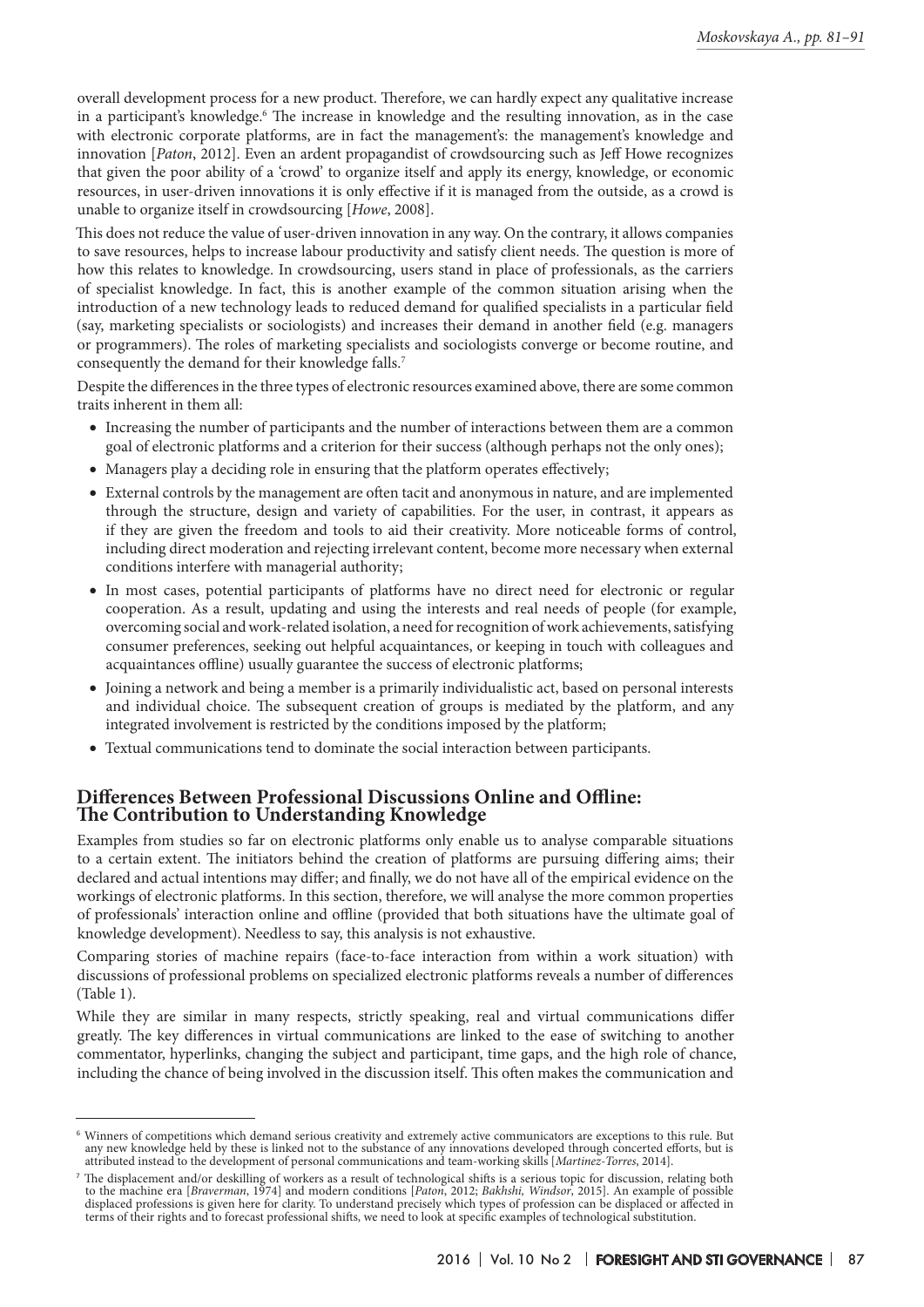| online and off line forms                                                                                                                                                                                                |                                                                                                                                                                                                                                       |                                                                                                                                                                                                                                                                                                                                                                                                                                                                                                                                                                                                                                                                                                                   |
|--------------------------------------------------------------------------------------------------------------------------------------------------------------------------------------------------------------------------|---------------------------------------------------------------------------------------------------------------------------------------------------------------------------------------------------------------------------------------|-------------------------------------------------------------------------------------------------------------------------------------------------------------------------------------------------------------------------------------------------------------------------------------------------------------------------------------------------------------------------------------------------------------------------------------------------------------------------------------------------------------------------------------------------------------------------------------------------------------------------------------------------------------------------------------------------------------------|
| Characteristic                                                                                                                                                                                                           | <b>Type of communication</b>                                                                                                                                                                                                          |                                                                                                                                                                                                                                                                                                                                                                                                                                                                                                                                                                                                                                                                                                                   |
|                                                                                                                                                                                                                          | Offline                                                                                                                                                                                                                               | Online                                                                                                                                                                                                                                                                                                                                                                                                                                                                                                                                                                                                                                                                                                            |
| Externalization<br>of tacit<br>knowledge                                                                                                                                                                                 | Takes place directly through<br>sharing stories that are<br>directly linked to the work<br>process                                                                                                                                    | Some of the author's tacit knowledge may be revealed in<br>the wording of a professional blog. Asymmetry in sharing<br>knowledge between the blogger and commenters, reduce the<br>mutual potential for knowledge development. Success depends<br>on the purpose and design of the platform and the professional<br>level of visitors. Bloggers and commentators are not connected<br>by a common work process                                                                                                                                                                                                                                                                                                    |
| Continuity<br>over time                                                                                                                                                                                                  | <b>Yes</b>                                                                                                                                                                                                                            | Possible, but not guaranteed. Barriers to continuity include<br>pauses in between responses; discrepancies over time in the<br>involvement of the necessary and competent specialists; the<br>need to be on the platform at the right time and low chances of<br>the blog being read on time.                                                                                                                                                                                                                                                                                                                                                                                                                     |
| Focus on<br>a common<br>subject                                                                                                                                                                                          | Strong, as participants are<br>absorbed in the context of<br>what is going on, which<br>is easily controlled by all<br>participants                                                                                                   | Unstable and unequal for different participants, as they are<br>outside the context of the subject being discussed <sup>1</sup> , may not<br>have experience in the field in question, even if they share the<br>specialization. Without direct contact and the shared context, it<br>is difficult to control attention                                                                                                                                                                                                                                                                                                                                                                                           |
| Mutual<br>understanding                                                                                                                                                                                                  | Visual, emotional, and verbal<br>affirmation                                                                                                                                                                                          | Predominantly textual affirmation. It may be deferred over<br>time, which can limit control of the participants' content by the<br>blogger and reduce the level of devotion to the group's work.<br>The presence of special symbols, graphic and sound effects to<br>express emotions confirms the lack of emotional contact                                                                                                                                                                                                                                                                                                                                                                                      |
| Assessing the<br>competence of<br>a partner                                                                                                                                                                              | Complex – based on<br>practical actions, including<br>joint activity, based on<br>verbal contact and visual<br>signs (outward attributes of<br>the profession, reputation,<br>indirect confirmation from<br>third parties, artefacts) | Based on textual evidence: formal self-presentation of platform<br>participants, content of blogs, involvement in discussions.<br>Takes longer than offline. Depending on the extent to which<br>the authenticity of the information provided by participants<br>and competence and specialization of said participants is<br>controlled by the platform, assessing the competence of a<br>partner can be more or less reliable than offline. In the absence<br>of strict controls by the platform, it is difficult to control or<br>check the competence upon 'entrance' <sup>11</sup> . The most accessible<br>methods of control by participants – friendships and closed<br>groups – are relatively reliable. |
| Common goal<br>of participants                                                                                                                                                                                           | Takes on a certain nature –<br>to do, to solve, to repair, etc.<br>Set specific work conditions,<br>time constraints, and criteria<br>for the result                                                                                  | Unclear or absent. Even overlapping common goals do not<br>have to be linked to joint activities. Motivation is varied, and<br>may go beyond the scope of professional activities, as well as<br>significantly differ between the blogger's and commentator.                                                                                                                                                                                                                                                                                                                                                                                                                                                      |
| Involvement in<br>joint activity                                                                                                                                                                                         | Clear in real conditions, with<br>the possibility of exchanging<br>tacit knowledge                                                                                                                                                    | Weak or absent. Specialist instruments (videos demonstrating<br>skills and knowledge in real conditions, joint drafting of<br>documents) make up for this shortcoming only partly, as this is<br>not full-fledged work, but rather a demonstration of what has<br>been done or could be done offline <sup>III</sup>                                                                                                                                                                                                                                                                                                                                                                                               |
| Nature of<br>participation                                                                                                                                                                                               | Engaged' [ <i>Lave, Wenger,</i><br>$1991$ or 'mindful'<br>[Hargadon, Bechky, 2006]                                                                                                                                                    | Dispersed, characterized by a lack of engagement and attention.<br>Discussants may not intend to profit from the experience<br>under consideration, subsequently developing it online or<br>offline                                                                                                                                                                                                                                                                                                                                                                                                                                                                                                               |
| Participant<br>make-up                                                                                                                                                                                                   | Complete and known, which<br>reinforces mutual help and<br>responsibility                                                                                                                                                             | Not always known and can change, and the level of<br>responsibility and mutual help is unpredictable                                                                                                                                                                                                                                                                                                                                                                                                                                                                                                                                                                                                              |
| This is true if the blog author and commentators do not work together offline. But we are looking at the standard case of online<br>communication, when participants are generally not acquainted and interact remotely. |                                                                                                                                                                                                                                       |                                                                                                                                                                                                                                                                                                                                                                                                                                                                                                                                                                                                                                                                                                                   |

# Table 1. Main elements of professional communication: differences between

 $^{\text{\tiny{II}}}$  In the Lockheed Martin example, for certain thematic areas, there are restrictions on participants accessing the discussions, as they are controlled by the platform conditions. The selection of relevant commentators increases the effectiveness of online communication, which is a rare practice as it requires special forms of control. The key reason for the restrictions imposed by

Lockheed Martin is information secrecy [*Murphy, Salomon,* 2013]. III This is not related to the types of work that are initially carried out online or require remote work. These include, for example, website development and administration, electronic database processing and exchange, network analytics, preparing and running remote learning courses and hacking.

*Source*: compiled by the author.

the knowledge arising discontinuous and fragmented. As a result, online dialogues can bring benefits to business, while interim results – in the form of changing the direction of discussions or uncovering previously unknown properties – do not take the form of new knowledge and innovations. When it comes to the best professional practices online, such as developing knowledge and innovations, this is a significant drawback of electronic platforms.

Many researchers, including those who believe that this problem will be resolved in future, have remarked upon the important role played by contextual absorption and a continuous discourse. Key differences and problems lie in the fact that the unity of participants in online interaction is imposed from outside by the conditions of and conditions over the platform. Offline unity, in contrast, is set from within the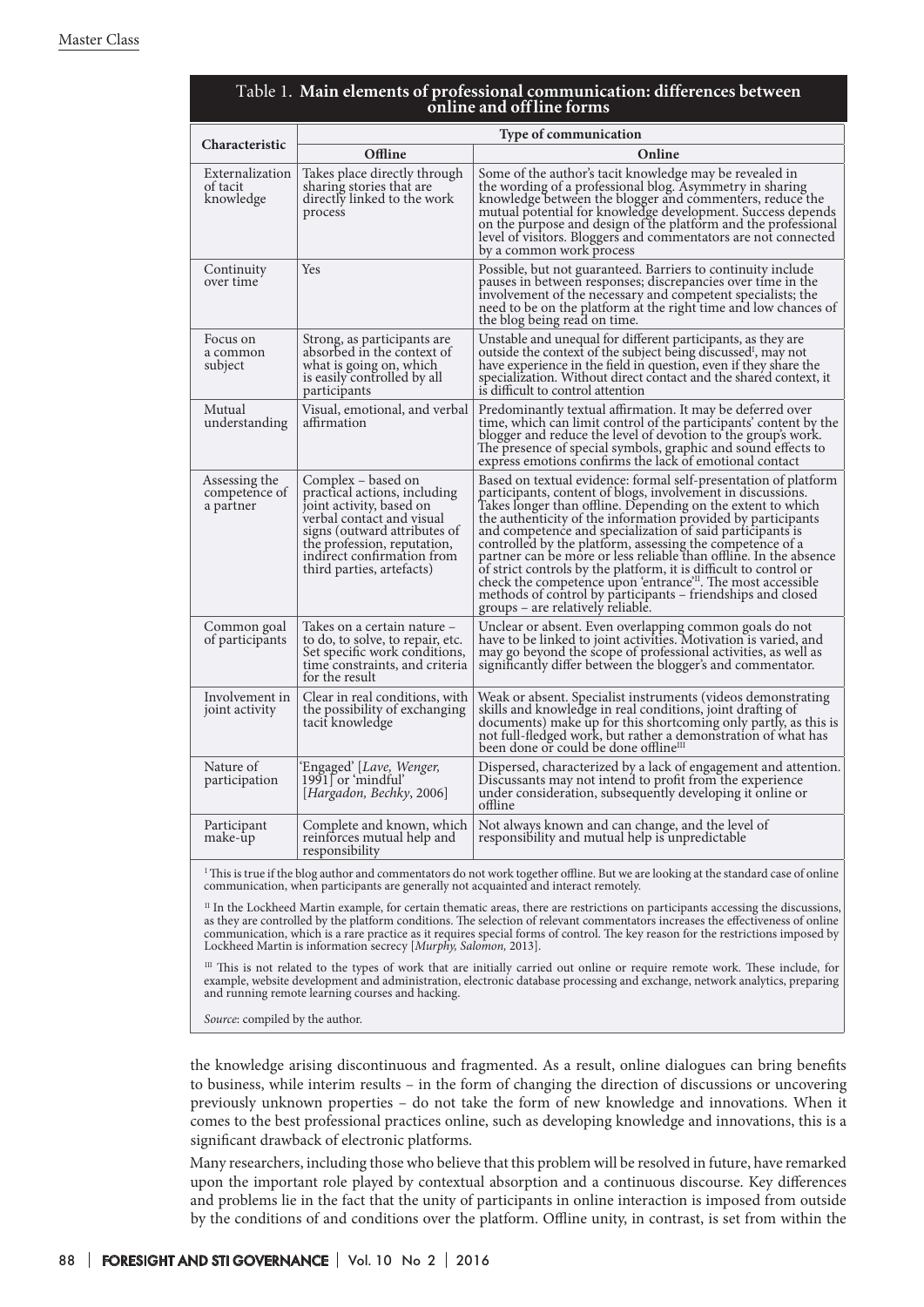work process – by the business or context shared by the participants in which they are situated as well as by physical objects, standards of work relations, and many other tacit circumstances. This is a component of the 'tacit knowledge' described by J. Orr.

There are two consequences of this. First, there is a contradiction between creative freedom and external control. Research on communities of practice has shown that rigid structuring from outside harms the development of knowledge in real life. To be successful there needs to be professional autonomy and discretion [*Thompson*, 2005; *Brown, Duguid*, 1991]. In online discussions, the external controls offset the lack of internal connection, meaning that they cannot be ruled out. Second, the general context of an online discussion is not a prerequisite but rather a result of said discussion, which calls into question the possibility of obtaining a full-fledged creative product from it.

The main distinction between online communications (in 'isolation' from the work situation) and direct offline dialogue that is 'immersed' in the context, lies in the loss of common sense and common goals. The exceptions are cases when people who work together use the same virtual platform: in which case they simply bring their work online. To discuss a complex work situation on a virtual platform, all of the circumstances surrounding the work need to be 'carried over', which in many cases is either not possible or not advisable.<sup>8</sup>

The move to a virtual environment partly causes a gap in natural relations between facts, events, and objects. These relations are present in artificial speech and narratives, so it is possible to share them online. However, on a blog or chat – the most widespread forms of online discussion – reproducing whole stories, let alone exchanging them, could be problematic. Disjointed comments can only poorly replicate real relations for others; the chain of discussion forms relations, but they do not fully reflect the experience of each of the participants. These are chance relations between commentators, which arise spontaneously during the course of the discussion. They are linked only by the theme of the blog, and are at times only linked to the utterances of certain participants who have 'digressed' onto new topics. Together they may have no sense of unity and are entirely abstract in nature.

Giving virtual platforms set up to exchange professional information the role of a 'knowledge exchange' instrument arguably constitutes a step backwards compared with  $20<sup>th</sup>$  century groundbreaking studies on knowledge development done by Polanyi, Lave and Wenger, and Nonaka and Takeuchi. In essence, we are now seeing a repeat of the misunderstandings of the earlier period of social research on knowledge: no distinction is being made between information and knowledge. Knowledge transfer is equated with textual communications and the amount of knowledge received with the quantity of participants in a discussion or simply recipients of communications sent through the 'share' function.

When we study electronic platforms to understand knowledge, what stands out is an abstract rationalist side and the depersonalization of the personal contribution that was noted at the beginning of the mass computerization era [*Burton-Jones*, 2014; *Zuboff*, 1988; *Orr*, 2006]. With the emergence of electronic platforms, the collectivity and interpersonal connection between people are starting to take on a formal and abstract form. An electronic platform can perform the role of a quasi-market for knowledge, but knowledge itself is an easily broken down, alienable substance which can be 'transferred' or 'exchanged.'

If we follow the vector of this development into the future, we see the intellectual worker as a producer of creative eclecticism derived from unconnected fragments of other people's knowledge. Sources of knowledge can be likened to a 'second-hand goods market' for information, while electronic platforms are akin to 'knowledge factories.' Similar to the 'part-time worker' at a factory, a part-time knowledge worker in this imaginary world will produce memes and choose between developers offered by a computer. This 'knowledge work' is a call for the individual mastery and conversion power of innovative micro-groups. Small innovative groups are hardly likely to disappear even if circumstances develop in this way; however, they will start to behave like elite laboratories employing a small fraction of the skilled population. Whether this prospect will become reality, or whether small creative laboratories will serve as a micro-environment for innovation for an ever growing number of people deserting mass production, only the future will tell. Nevertheless, to increase the likelihood of this second scenario, electronic platforms should learn to recreate the conditions of innovative micro-environments existing offline, or they should not lay claim to the role of producing knowledge.

*This article was prepared on the basis of research carried out as part of the National Research University Higher School of Economics' (NRU HSE) Basic Research Programme, using state grant funds to support leading universities in the Russian Federation '5–100'.*

<sup>8</sup> Lockheed Martin's corporate platform was intended to solve similar problems - the disclosure of knowledge by experienced engineers whose were locked in narrow working groups – 'silos' – due to the way in which work was divided or for the sake of secrecy. They assessed the effectiveness of the platform based on the number of workers over 40 years of age who had been invited to keep blogs [*Murphy, Salomon*, 2013]. At the same time, knowledge development assumes interaction, a return from listeners or blog readers, which should form a part of a blogger's virtual communities of practice, i.e. be able to reproduce what he or she has shared on the blog. This aspect of knowledge work has still not been studied.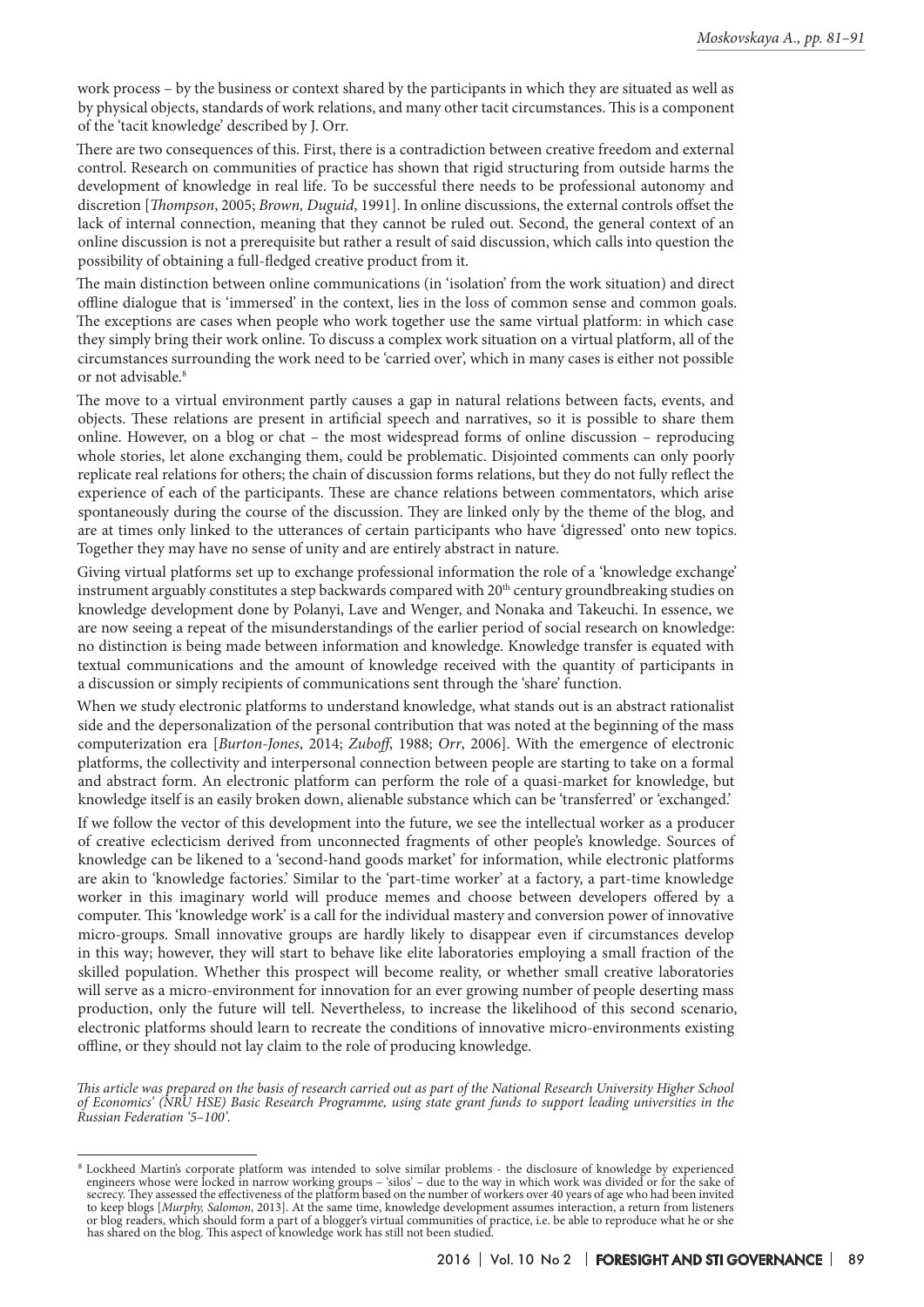## **References**

- Adelstein J. (2007) Disconnecting knowledge from the knower. *Equal Opportunities International*, vol. 26, no 8, pp. 853–871.
- Bakhshi H., Windsor G. (2015) *The creative economy and the future of employment*, London: NESTA.
- Bates M.J. (1989) The design of browsing and berrypicking techniques for the online search interface, *Online Review*, vol. 13, no 5, pp. 407–424.
- Batheld H., Malmberg A., Maskell P. (2004) Clusters and knowledge: Local buzz, global pipelines and the process of knowledge creation. *Progress in Human Geography*, vol. 28, no 1, pp. 31–56.
- Bechky D.A. (2003) Object Lessons: Workplace Artifacts as Representations of Occupational Jurisdiction. *American Journal of Sociology*, vol. 109, no 3, pp. 720–752.
- Braverman H. (1974) *Labour and Monopoly Capital*, New York: Monthly Review Press.
- Brown J.S., Duguid P. (1991) Organizational Learning and Communities of Practice: Towards a Unified View of Working, Learning and Innovation. *Organizational Science*, vol. 2, no 1, pp. 40–57.
- Brown J.S., Duguid P. (2000) *Social Life of Information*, Boston: Harvard Business School Press.
- Brown J.S., Duguid P. (2001) Knowledge and Organization: A Social-Practice Perspective. *Organizational Science*, vol. 12, no 2, pp. 198–213.
- Bruni A., Gherardi S., Parolin L.L. (2007) Knowing in a system of fragmented knowledge. *Mind, Culture, and Activity*, vol. 14, no 1–2, pp. 83–102.
- Burnett G. (2000) Information exchange in virtual communities: A typology. *Information Research*, vol. 5, no 4. Available at: http://informationr.net/ir/5-4/paper82.html, accessed 07.03.2016.
- Burton-Jones A. (2014) What have we learned from the Smart Machine? *Information and Organization,* vol. 24, no 2, pp. 71–105.
- Chen I.Y.L. (2007) The factors influencing members' continuance intentions in professional virtual communities A longitudinal study. *Journal of Information Science*, vol. 33, no 4, pp. 451–467.
- Chiu Ch.-M., Hsu M.-H, Wang E.T.G. (2006) Understanding knowledge sharing in virtual communities: An integration of social capital and social cognitive theories. *Decision Support Systems*, vol. 42, pp. 1872–1888.
- de Kraker J., Cörvers R., Valkering P., Hermans M., Rikers J. (2013) Learning for sustainable regional development: Towards learning networks 2.0? *Journal of Cleaner Production*, vol. 49, pp. 114–122.
- Freud S. (1920) *A General Introduction to Psychoanalysis*, New York: Boni and Liveright.
- Füller J., Hutter K., Yautz J., Matzler K. (2014) User Roles and Contributions in Innovation-Contest Communities. *Journal of Management Information Systems*, vol. 31, no 1, pp. 273–308.
- Gherardi S., Nicolini D. (2000) To transfer is to transform: The circulation of safety knowledge. *Organization*, vol. 7, no 2, pp. 329–348.
- Gloor P.A., Paasivara M., Schoder D., Willems P. (2008) Finding collaborative innovation networks through correlating performance with social network structure. *International Journal of Production Research*, vol. 46, no 5, pp. 1357–1371.
- Gray P., Parise S., Lyer B. (2011) Innovation impacts of using social bookmarking systems. *MIS Quarterly,* vol. 35, no 3, pp. 629–643.
- Handley K., Sturdy A., Fincham R., Clark T. (2006) Within and Beyond Communities of Practice: Making Sense of Learning Through Participation, Identity and Practice. *Journal of Management Studies*, vol. 43, no 3, pp. 641–653.
- Hargadon A.B., Bechky B.A. (2006) When Collections of Creatives Become Creative Collectives: A Field Study of Problem Solving at Work. *Organization Science*, vol. 17, no 4, pp. 484–500.
- Howaldt J., Schwarz M. (2010) *Social Innovation: Concepts, Research Fields and International Trends*, Dortmund: BMBF, ESF, Aachen University.
- Howe J. (2008) *Crowdsourcing: Why the Power of the Crowd Drives the Future of Business*, New York: Three Rivers Press.
- Kim A.J. (2000) *Community Building on the Web: Secret Strategies for Successful Online Communities*, Berkeley: Peachpit Press.
- Kozinets R.V. (1999) E-tribalized marketing? The strategic implications of virtual communities of consumption. *European Management Journal*, vol. 17, no 3, pp. 252–264.
- Lall S. (2000) The Technological Structure and Performance of Developing Country Manufactured Exports, 1985–98. *Oxford Development Studies*, vol. 28, no 3, pp. 337–369.
- Latour B. (2005) *Reassembling of the Social. An Introduction to Actor-Network-Theory*, New York: Oxford University Press.
- Lave J., Wenger E. (1991) *Situated Learning: Legitimate Peripheral Participation*, Cambridge: Cambridge University Press.